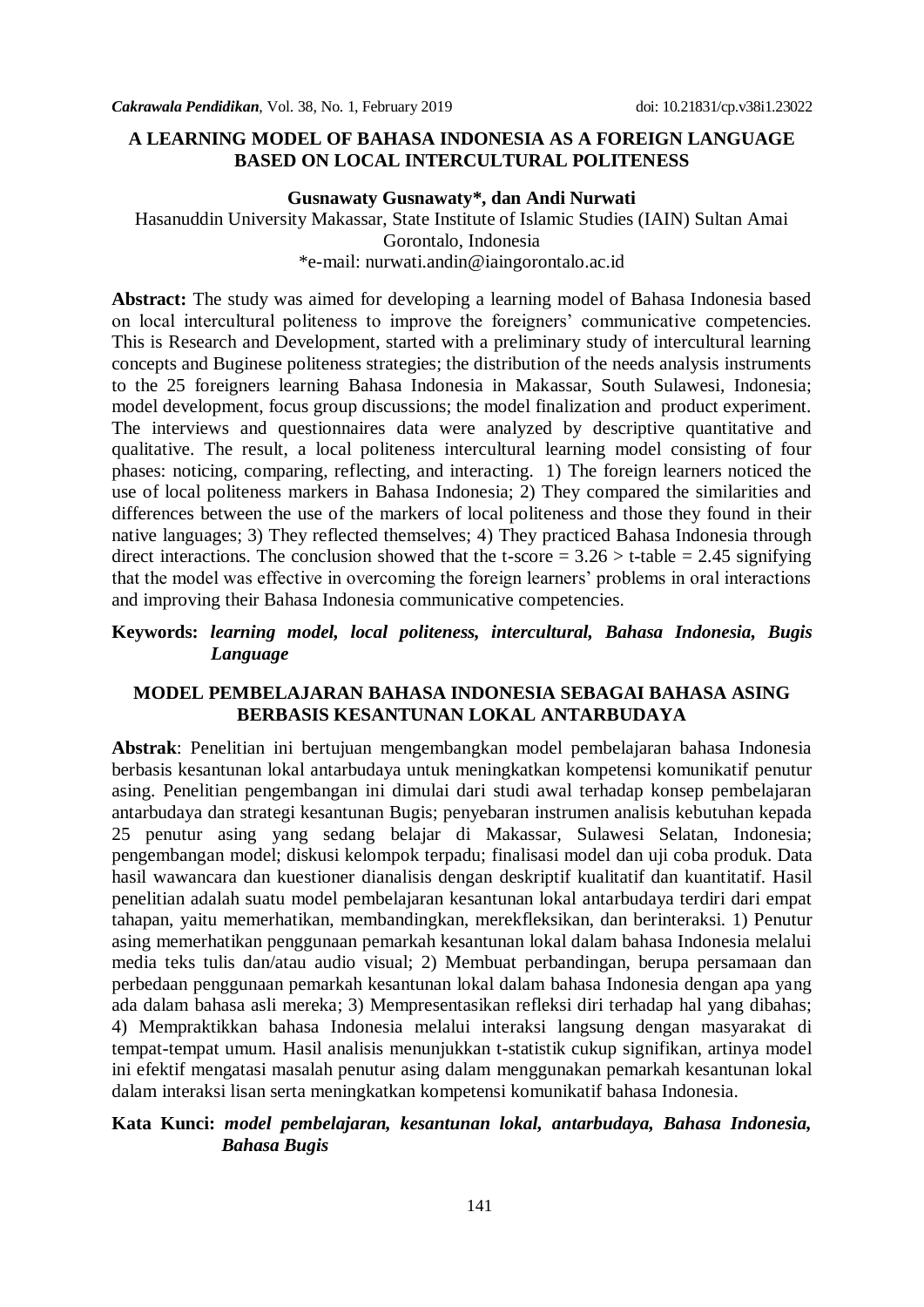## **INTRODUCTION**

Recently, Bahasa Indonesia has been regarded as a favourite language among foreign people due to many reasons. Among them are tourism, business, investment, and work (Sudini, 2008). This is because Indonesia has many beautiful places and islands and many kinds of unique cultures and traditions. There are many natural resources and the Indonesian government is open to accept investors from other countries to open their businesses here. Moreover, Indonesia is a member of the Asian Economic Community (MEA), which means that workers from Asian countries can apply for jobs in companies in Indonesia. For having such a job, the Indonesian government requires foreign workers to have the skill to speak Indonesian as mandated by Article 33 paragraph (2) of Law Number 24 of 2009 about Flag, Language, and National Symbol, as well as National Anthem (RoI, 2009).

Based on those reasons above, there are 72 countries all over the world in which Indonesian is formally taught, such as Maroko, Jerman, Polandia, Australia, USA, Canada, Vietnam, Korea, Thailand and many other countries (Sari, Sutama, & Utama, 2016). As an example, in Australia, Indonesian become the fourth most popular language. Bahasa Indonesia is taught in 500 schools. The children of  $6<sup>th</sup>$  grade elementary school have been able to speak Indonesian (Andayani, 2016).

The increasing interest in learning Indonesian has heightened the need for developing new methods and teaching materials of Teaching *Bahasa Indonesia* as a Foreign Language (TISOL). Those can be effective to improve communicative competence for the foreign learners. Several researchers for example of teaching material development. Megawati (2014) developed a learning media of intermediate BIPA through an interactive e-book and Karim (2015) developed a text-book. Responding to the development

of information technology-based learning media, Siroj (2015) developed a model of integrated BIPA"s ICT based-learning materials of socio-cultural domains for foreign learners' fluency in speaking. Meanwhile, Bagus utilized foreign speakers' needs in developing certain teaching materials and learning methods (Bagus, Mantra, Ayu, Sri, & Author, 2017). One of the foreign speakers need is an interesting topic of materials. In various aspects of learning, the topic of learning will support the implementation of the class to be good or conversely (Kusmiatun, 2016). Literature is an interesting topic that contains moral and or values of forming attitudes and behavior (Nurgiyantoro, 2010). Using literature as a teaching material for foreign speakers to introduce Indonesian culture (Nurhuda, Waluyo, & Suyitno, 2017).

Learning methods for BIPA had been developed by many researchers such as, Andayani (2016) developed an integrated learning method for language skills and cultural understanding in TISOL. Its focused on learning method that integrated language skills and cultural understanding. The themes of culture such as social, economic, education, and tourism were discussed in this method. They referred to one of the Brown"s language principles, language-cultural linkages (Brown, 2007). This was very suitable in the context of Indonesia with about 250 tribes (Dokhi, Siagian, Sukim, Wulansari, Hadi, & Sambodo, 2016). The diversity in the tribes of the learners was the basis of a multicultural class management method in a learning process (Saddhono, 2017).

The results of the previous studies focused on the development of general cultural materials, integrated learning model and ICT. However, there were limited numbers of studies about developing BIPA's learning models incorporating local cultures with their moral values of speech politeness to be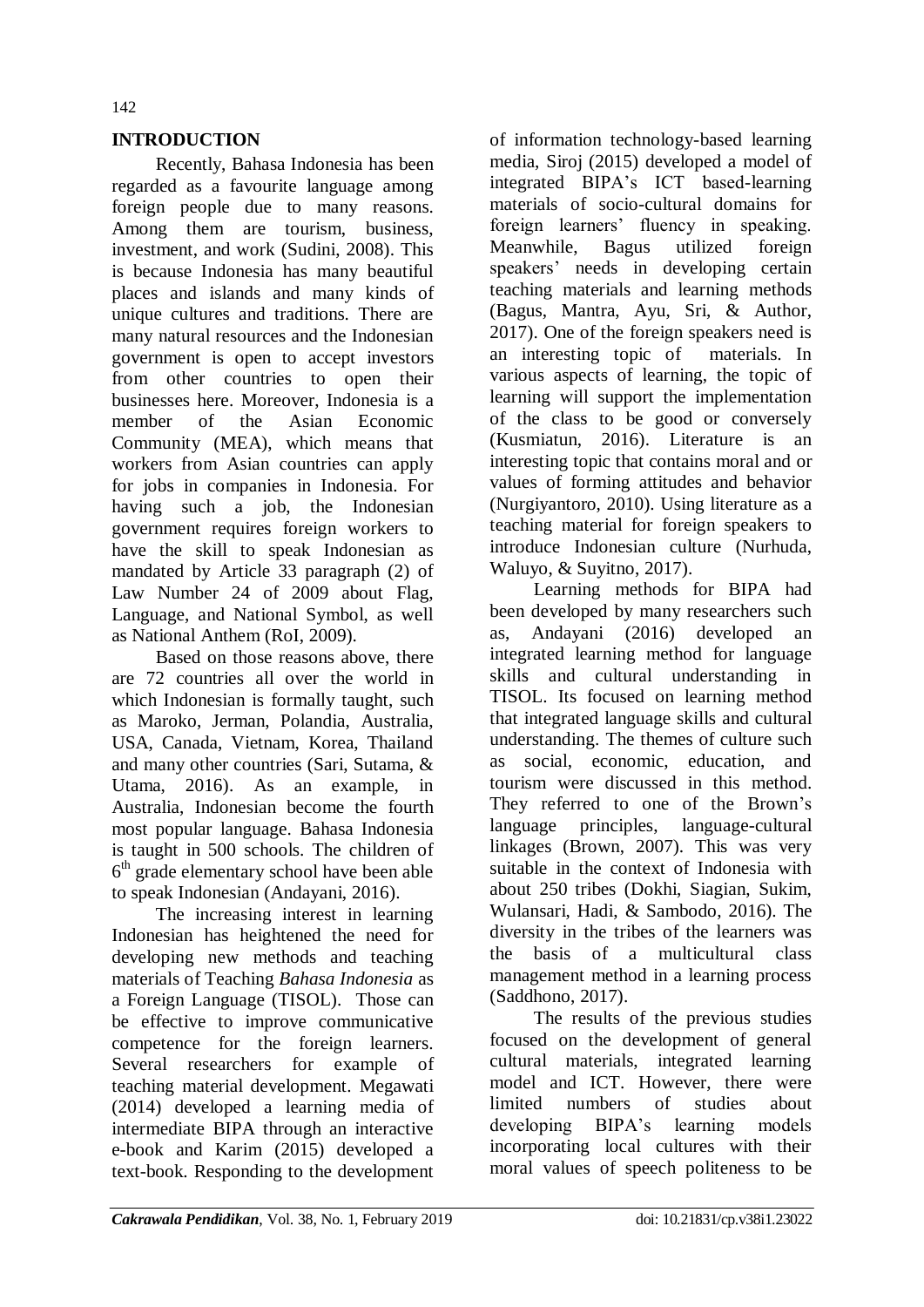found in almost all vernacular languages in Indonesia. These languages were used by 58.95 percent of the whole population in their daily lives (Dokhi et al., 2016). The values of speech politeness in everyday interactions are very important for the people, especially the young generation and also the foreigners learning Bahasa Indonesia. Because, it creates harmony in interaction and reflect the people and the reality of social and culture condition of the contemporary society (Gusnawaty, Yastiana, & Yassi, 2017). So, the teaching of Bahasa Indonesia to foreigners needs a learning model which internalizes local cultures, especially the moral values of speech politeness. This will, in its turn, facilitate foreign learners to master Bahasa Indonesia more successfully.

Bahasa Indonesia has a variety of differences in its academic and social domains. Academic variety is used when writing scientific works and academic presentations by using standard Bahasa Indonesia (IS), while social variety is used when interacting with the general public using Bahasa Indonesia in local dialects. The learning model of Indonesian as a foreign language which contains local wisdom as a cultural representation, especially politeness markers as a moral value in social interactions, has not been a real interest among researchers and writers of teaching materials.

Through a learning model that integrate culture, specifically its aspects of local politeness markers, it is expected to improve the communicative competence of the foreign learners (Kramsch, 2006; Richards, 2006; Felemban, 2012). Then, the question is what kind of learning model that can improve the competency of linguistic aspects as well as the aspects of local politeness markers that exist in Indonesia in social interactions for foreign learners? An Bahasa Indonesia learning model that can overcome the problems faced by foreign learners and moral value, not only in the presence of cultural differences including those in the speech culture of particular social interactions, but also in linguistic aspects and communicative performance of the foreign students in Indonesian.

In this paper, we tried to present the results of developing an alternative model of teaching Bahasa Indonesia using Intercultural Politeness Learning Model (IPLM). This model can overcome the problems in using local politeness markers in Indonesian that are encountered when interacting with Indonesian people. At the same time, the communicative competence of the foreign students will improve. As stated by Liddicoat, the mastery of the target language culture, including the politeness marker is the main supporting variable in the communicative competence of the language (Liddicoat, 2011). In developing the model, the principles of intercultural learning from Liddicoat & Kohler (2012) and the Buginese language politeness strategy were used as basic assumptions.

# **METHODS**

This research was a Research and Development Design which was designed for developing a model of intercultural local politeness learning for foreign speakers. The stages of research included a) Synthesis of intercultural learning theories and concepts of Buginese politeness strategies and relevant studies; b) a need analysis instrument compilation; c) distributing the needs analysis instruments to 25 foreign students randomly selected among Koreans, Americans, Japanese, and Thais in the Makassar region as respondents; d) analysis of the results of the need analysis; e) designing a draft of Bahasa Indonesia learning models for foreign speakers; f) Focus Group Discussion (FGD); g) Fixing and finalizing the model; and h) try out of model. The model experiment was carried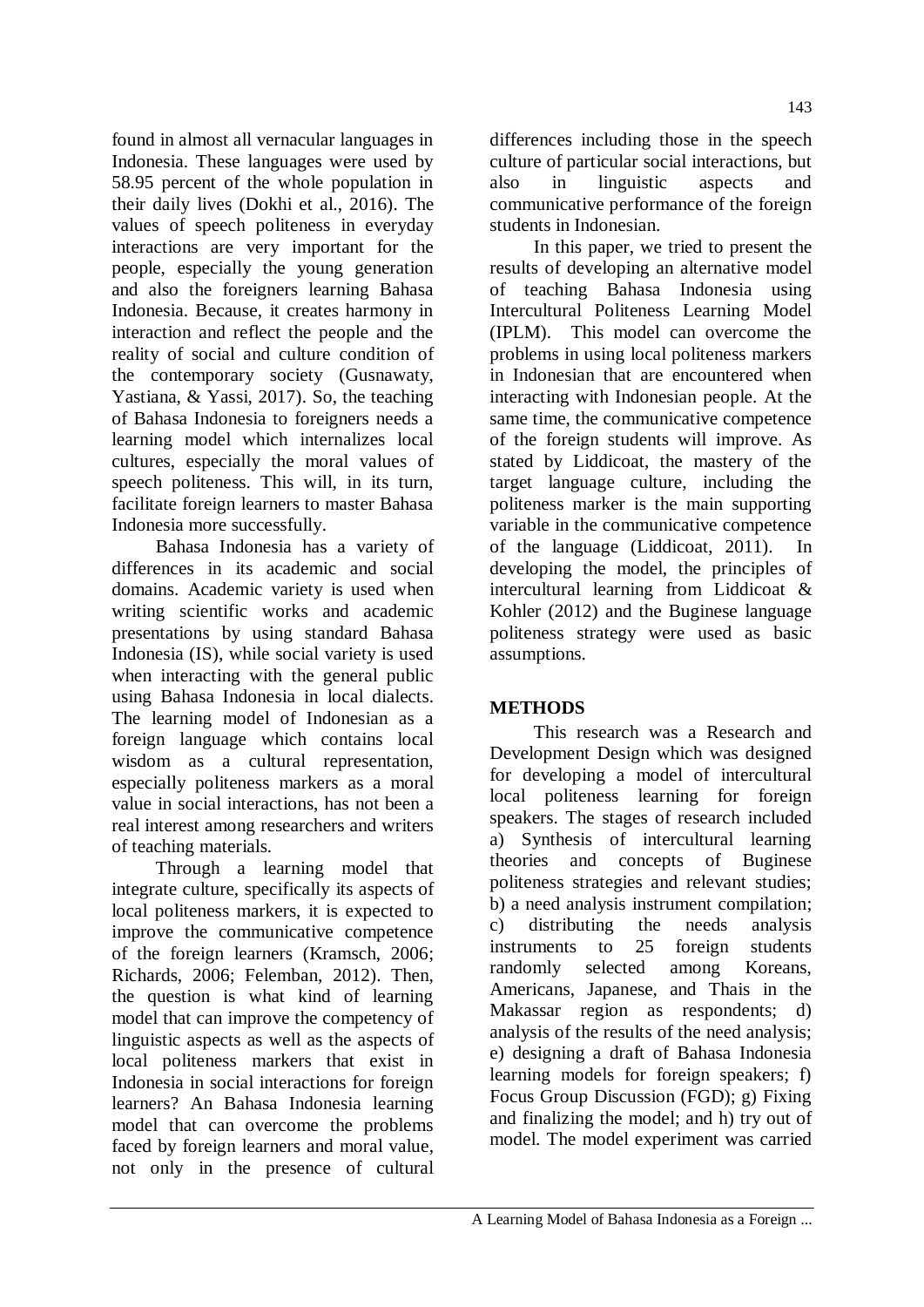out among ten foreign speakers in the immigration shelter, KPI Makassar.

The data collection techniques consisted of a) interview and b) questionnaire. The questionnaire was meant to identify the needs of the foreign learners for an Bahasa Indonesia learning model that could improve their academic competencies as well as the competence of social communication with local communities. There were 10 statements developed from the stages of learning activities and materials. The instrument was validated through construct and content validity procedures. The answers were recorded under the 5-item Likert scale. The data from the questionnaire were analysed by using a descriptive statistical technique. The qualitative data from the interview were analysed by using descriptive-qualitative technique by Miles and Huberman which involved a) data collection; b1) data display; b2) data condensation; and c) concluding: drawing/verifying (Miles, Huberman, & Saldana, 2014). The results of the experimental model testing were analysed by using t-test.

# **RESULTS AND DISCUSSION Results**

The results of the descriptive analysis of the needs analysis instruments showed that 75% of the foreign speakers needed learning activities whose stages of learning process involved them optimally. For the aspect of learning materials, 55% of the foreign speakers needed materials of local politeness markers. This is due to the fact that the oral interactions of Indonesian local communities were heavily influenced by the existing local politeness markers. The foreign speakers thought that the markers were an obstacle in communications with local people because this could be the source of misunderstanding between them.

Based on the results of the needs analysis, the synthesis and analysis of the

theory of the intercultural learning and Buginese politeness strategies, the relevant researches and input from the focus group discussion, the researchers developed an Intercultural Local Politeness Learning (ILPL) Model, an alternative model of teaching Indonesian for foreign speakers. This model contained four steps of learning activities namely noticing, comparing, reflecting, and interacting. Every step involved specific activities that stimulated the students to be active speakers of Indonesian. The ILPL model is shown in Figure 1.

# **Model Description**

This model was developed from Liddicoat"s intercultural pedagogy which consisted of four stages: noticing, comparing, reflecting, and interacting. The developing of the model was carried out to the material and activity aspects of each of the stages. The materials under discussion were local cultures containing certain moral values in the social interactions of the people, especially the values of speech act politeness. Meanwhile the activity in each of the stages was basically learnerscentered. The aim of developing the model was to improve the foreign learners' communicative competencies in Bahasa Indonesia. Authentic assessment was applied in the process of evaluation.

The assumptions of the Local Intercultural Politeness Learning Model were: 1) the finding of the moral values of speech act politeness through videos and/or texts was directly meaningful for foreign learners; 2) the learning process by comparing the potential knowledge of the foreign learners about the moral values of their own mother tongues would facilitate the understanding of Bahasa Indonesia as a target language, and 3) the direct use of the target language in the local communities would facilitate and speed up the foreign learners" mastery of communicative competencies in Bahasa Indonesia.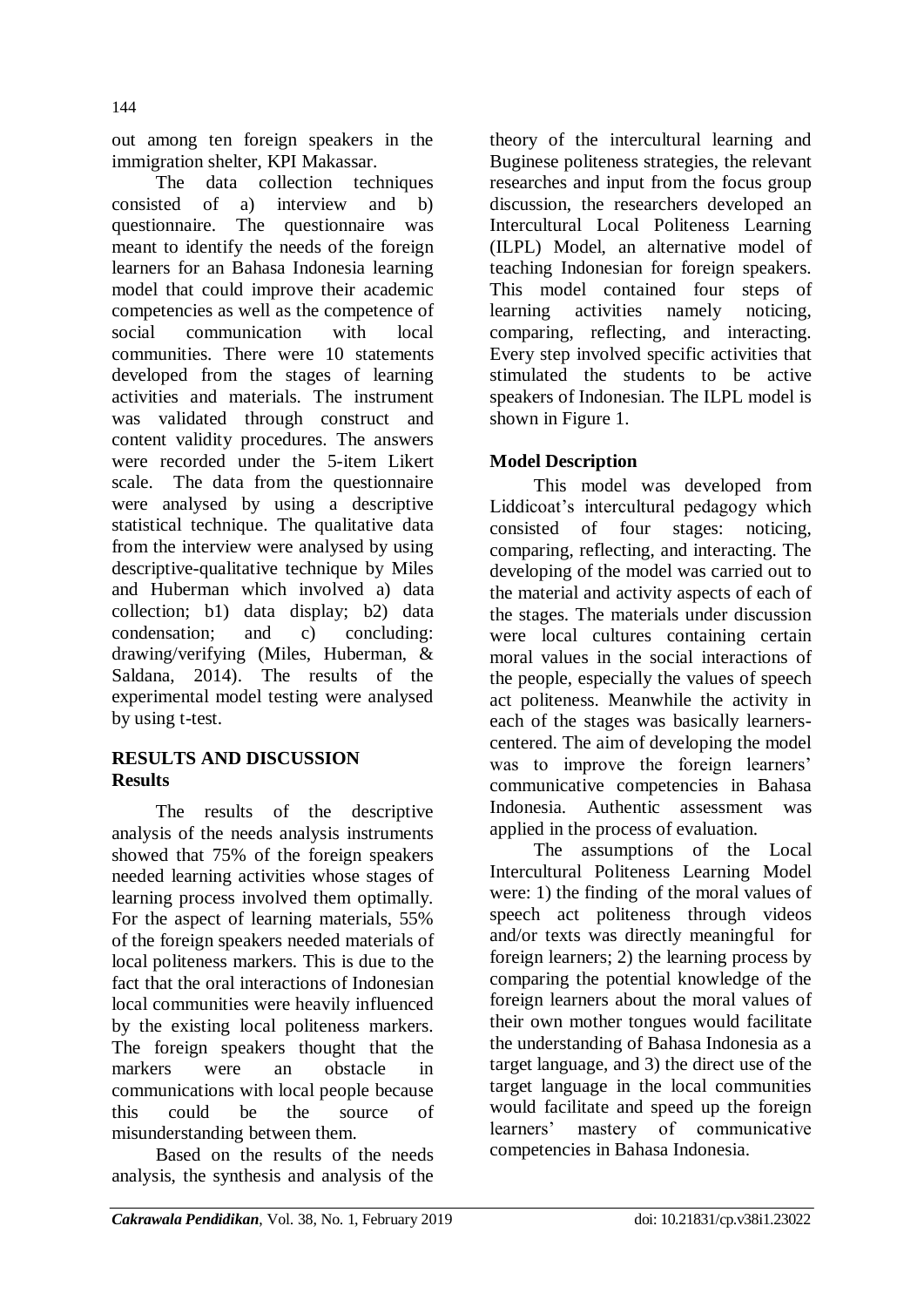

**Figure 1. Intercultural Local Politeness Learning (ILPL) Model**

### **Effectiveness of the ILP Model**

The effectiveness of the ILP model was supported by the scores of the pre-test and post-test design of the Somalian, Sudanese, and Ethiopian learners. The tscore was  $3.26 > t$ -table = 2.45, signifying that there was a very big difference between the pre-test  $(X_1)$  and post-test  $(X_2)$  results. Besides that, the results of the questionnaires showed the significance of 74.7% according to the t-test. Based on those results it could be inferred that the local intercultural politeness learning model was effective to improve the foreign learners' communicative competencies.

#### **Discussion**

Bahasa Indonesia has been studied by various foreign speakers for different purposes and reasons in the past few years.

Therefore, the developing of textbooks and methods in learning Indonesian for foreign speakers has been carried out by a growing number of researchers. The learners who were the foreign speakers with different cultural and linguistic backgrounds must be taken into consideration. Consequently, specific cultural materials as an important factor in mastering a foreign language was included in the topic of discussion about both the materials and learning method. However, the cultural elements to be included had something to do with the diversity of traditions, tribes, crafts, and natural beauty. Meanwhile, the local politeness markers as an important part of the local language that existed in the Bahasa Indonesia were not taught properly. In fact, such linguistic features as politeness markers often turned out to be a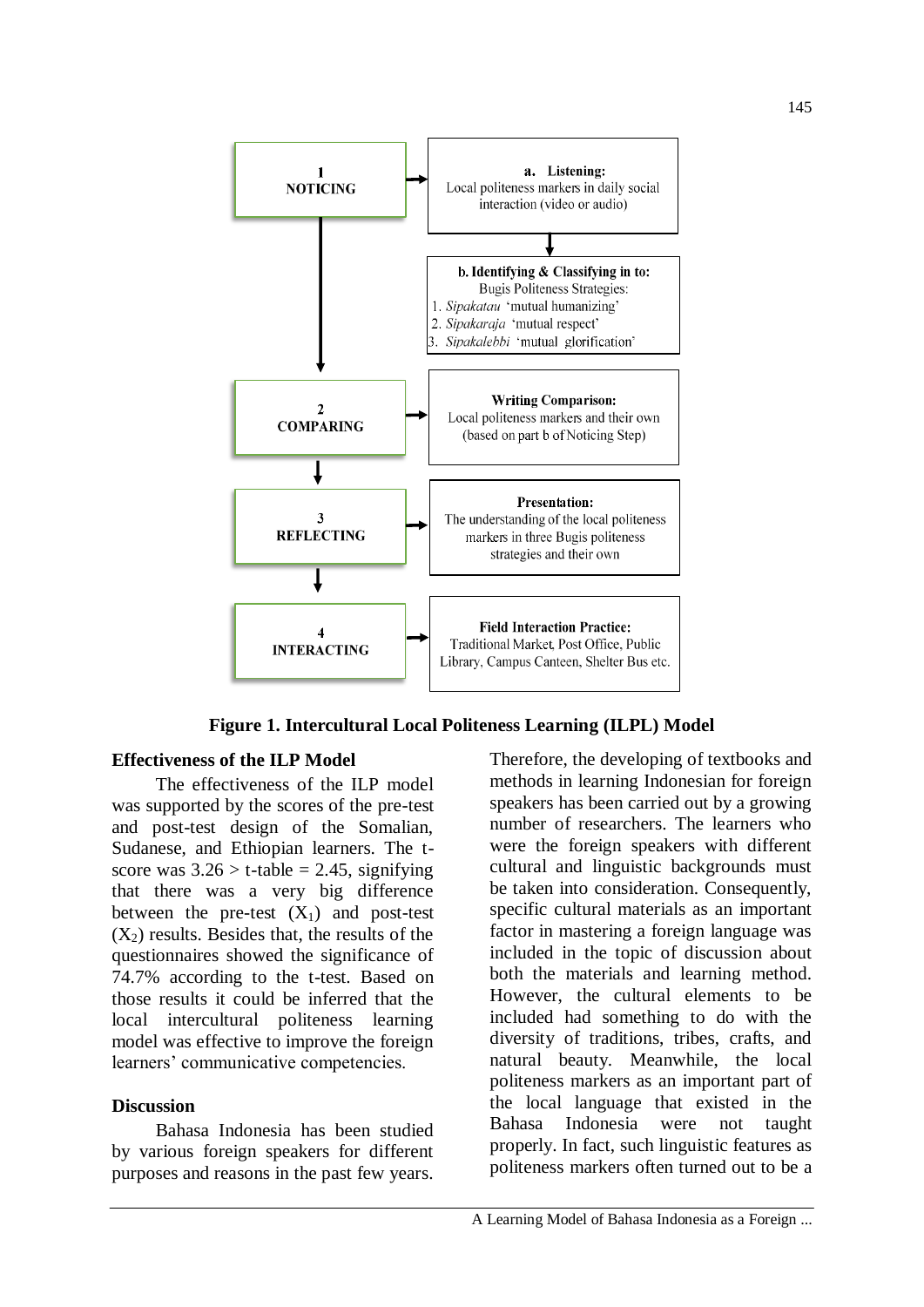barrier for foreign speakers when interacting with local people. Differences in the variety of Indonesian academic and social language styles could lead to a lack of understanding or even misunderstanding. Thus, the communicative competence of the foreign speakers learning Bahasa Indonesia was not optimally developed.

This study developed an Bahasa Indonesia learning model for foreign speakers based on their need and the concept of intercultural learning and politeness strategies in Buginese culture. The diversity of cultures and the variety of local politeness markers owned by the Indonesian people were used as the framework of this learning model. The mastery of the grammatical rules of Bahasa Indonesia as well as the distinctiveness of local politeness markers would certainly improve the communicative competence of the foreign speakers. This was in line with the opinion of Valeeva & Valeeva (2017); Liddicoat (2011) in preparing and developing language learners for meaningful communication outside their own cultural environment and a sense of themselves as mediators between languages and cultures.

Intercultural local politeness learning model (ILPLM) consisted of 4 (four) stages of learning activities, namely noticing, comparing, reflecting, and interacting. Each of these stages involved activities that could possibly provide stimulus for the foreign learners to be active in each stage. They would be actively involved in listening, writing comparisons, presenting their selfreflection and interacting directly using Indonesian. This model could overcome the problem of knowledge gaps between the academic language style and that of social which were often encountered by the foreign speakers when interacting with Indonesian local society.

# **Noticing Phase**

Noticing stage was the learning of the moral values of Indonesian local cultures. As learning in schools needs to understand cultural values, both as material content and learning approaches (Ghufron, Budiningsih, & Hidayati, 2017). In this phase, politeness as the moral values in social interactions were provided to the foreign learners in the forms of videos, audios, and texts. Noticing involvement was part of learning fundamentals (Liddicoat, 2011). The purpose of such an activity was to make the learners notice certain cultural similarities and differences and their significance for the foreign learners. Then, they were supposed to gather the cultural similarities and differences by using the target language as a central element of intercultural learning. When they got new experiences, the learners needed to examine the new information in their own terms and tried to understand what it was that they really experienced. Noticing, however, was not necessarily a naturally occurring activity for the learners in the classroom. Rather, it was an activity that occurred in a framework of understandings that regulated what could and should be noticed (Liddicoat, 2011).

The materials of the noticing stage were politeness markers. The stage began with an introduction to the local politeness strategies that existed in Indonesian society, especially those in South Sulawesi. There were three strategies of politeness in the Buginese community which could be identified through the local politeness markers used by the native speakers. In his study Pelras found that Buginese society was one of the most complex and apparently rigidly hierarchical of all the tribes in the archipelago, with a distinctive strata comprising several degrees of "mobility" (Pelras, 2006). The hierarchy influenced the way the Buginese spoke.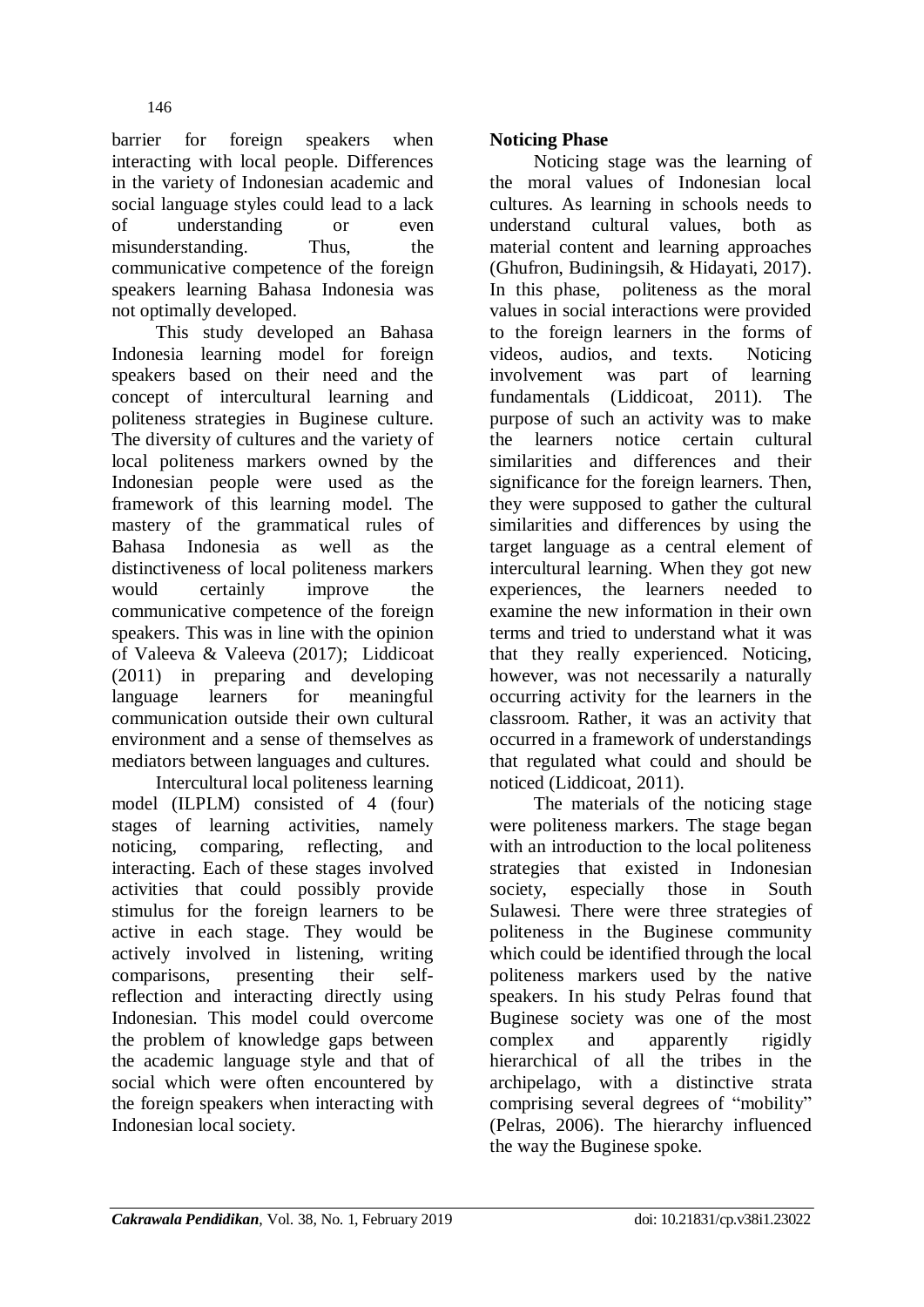The Buginese community has a concept of *sipakatau* "mutual humanizing", *sipakaraja* 'mutual respect', and *sipakalebbi* "mutual glorification" in their interactions. *Sipakatau* "mutual humanizing' is a general basis of all aspects of life in the interaction of Buginese people in both formal and informal situations, with both younger and older partners, and among both the same and different social status. All the interactions are carried out within the same social status or *sitinaja* which means "appropriate, reasonable, fulfilling, and not excessive"*.*

The next strategy of *sipakaraja* 'mutual respect' is an additional ethic in social interaction by considering who, when, where and what to be discussed. In other words, *sipakaraja* is the way of speaking that shows the speaker's knowledge of the world. The speaker understands what and how to say something to anyone in both formal and informal situations. The person who implements *sipakaraja* is called *taumakkeade* which means people who keep their ethical manners.

The last strategy, *sipakalebbi* 'mutual glorification' is the highest conduct of all interactions among the Buginese society. The intended behavior includes verbal and non-verbal actions. The strategy of *sipakalebbi* is usually used in formal situations of such cultural ritual activities and special events like dowry surrender events, cleaning up local heritage and so on. The characteristics of language politeness which are often used in this kind of interactions include the use of the highest respect toward the interlocutor. All these strategies are illustrated in the Figure 2.

The scheme of the Buginese politeness strategies in social interactions above is in line with Angela Hobjila"s statement that communication interaction involving the relationship, report and permanent adaptation to the others, of the acts in a specific communication situation (Hobjilă, 2012). In such a situation, there are four variables including the positive and negative face of the speaker, and the positive and negative face of the interlocutor. However, the results of the dynamics of interaction can be "threatened" in the act of communication. That is why the politeness strategies need to be updated in order to counteract/redress the acts which can be menacing for one or more of the faces of the speaker/ the interlocutor (Hobjilă, 2012).



**Figure 2. Buginese Politeness Strategies in Social Interaction Context**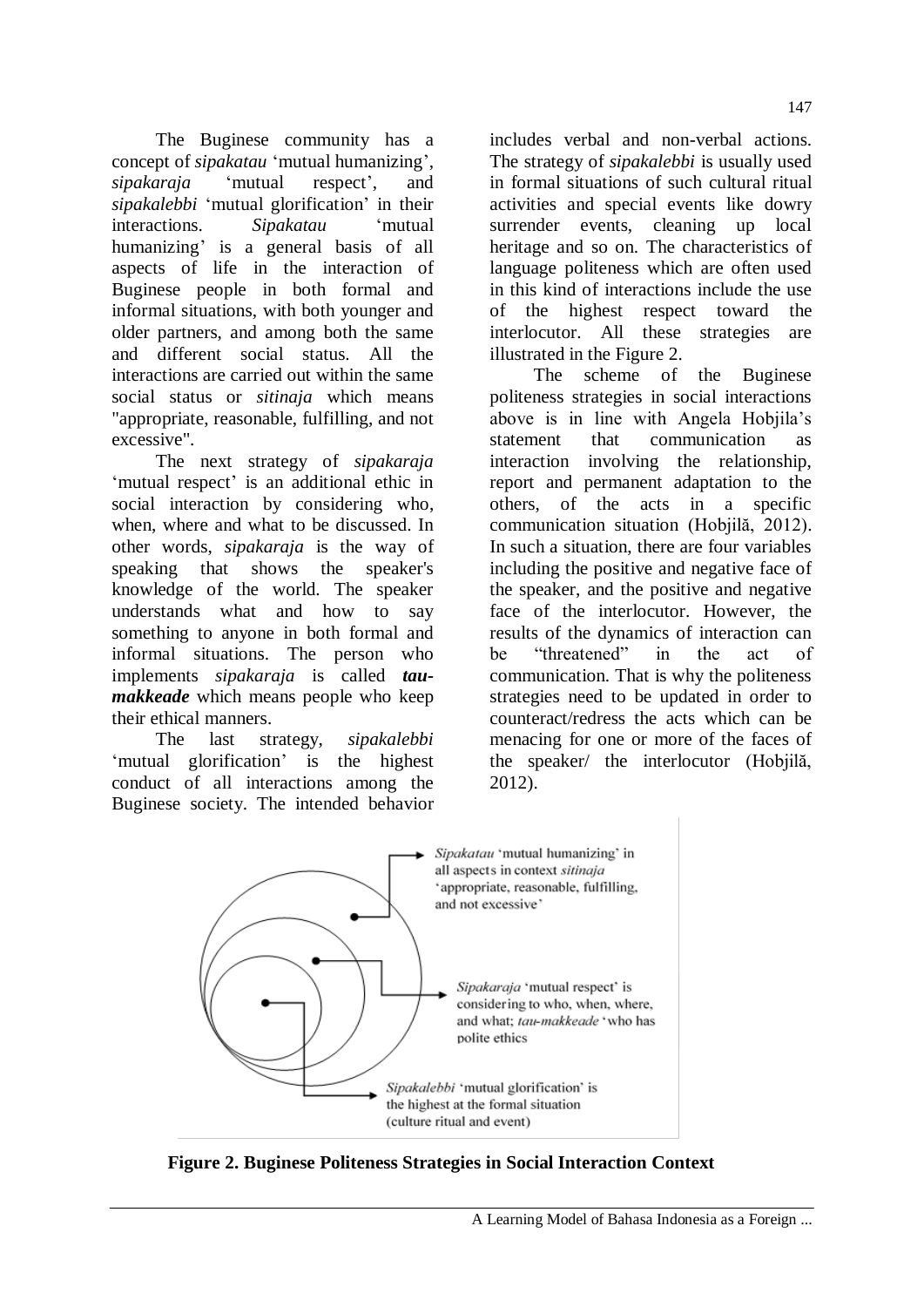The Buginese politeness markers frequently used in Bahasa Indonesia structure are address terms, politeness formula, and deixis. The address terms are *puang* and *ndi*.

Example 1: A driver asks his passenger.

| 1. | Driver with | : "Dimana <b>ki</b> mau diantar   |
|----|-------------|-----------------------------------|
|    | IBD         | $\mathbf{P}$ uang?"               |
|    | <b>IS</b>   | : "Dimana alamatnya Pak/Ibu?"     |
|    |             | : "Where is the address, sir?"    |
|    | Passengger  | : " <b>Tabe</b> , saya diantar ke |
|    | with IBD    | terminal saja Ndi."               |
|    | <b>IS</b>   | : "Tolong, antar saya<br>ke       |
|    |             | terminal, dik."                   |
|    |             | : "Please, take me to the bus     |
|    |             | station, brother."                |

The address term *puang* that is used by the driver in sentence 1 reflects respect and politeness toward his passenger. On the other hand, the passenger replies in a polite way, too. The passenger responds by using the address term *ndi* implying a respectful and polite speech act although he is a Buginese noble and a lecturer who is socially higher in rank.

Secondly, the politeness formula *ivek* 'yes' and *tabek* 'excuse me'. The word *iyek* is very often used in interacting with Buginese people. The word *iyek* is not only used to show an agreement but also to indicate a polite attitude in an interaction.

Example 2: In a formal context at the library. The conversation happens between a student and a librarian.

|  |                          | 2a. Librarian with IBD: "Mau semua kita |  |  |
|--|--------------------------|-----------------------------------------|--|--|
|  |                          | pinjam buku ini?"                       |  |  |
|  | : "Anda mau pinjam<br>IS |                                         |  |  |
|  |                          | semua buku ini?"                        |  |  |
|  |                          | : 'You want to borrow                   |  |  |
|  |                          | these books?'                           |  |  |

| Student with IBD | : "Iyek, Puang."  |
|------------------|-------------------|
| IS.              | : "Iya, Pak/Ibu!" |
|                  | : "Yes. Sir "     |

The use of the word *tabek* "excuse me' in an informal situation at the campus canteen.

| 2b. | Waitres<br>with<br>IBD<br><b>IS</b> | : "Tabek, pesan apaki,<br>$ndi$ "<br>: " <b>Maaf</b> , Anda pesan apa?"<br>: "Excuse me, your order,<br>please?"                                                                  |
|-----|-------------------------------------|-----------------------------------------------------------------------------------------------------------------------------------------------------------------------------------|
|     | Consumen<br>with IBD<br><b>IS</b>   | : "Mie ayam, minumnya air<br>hangat."<br>: "Saya pesan semangkok<br>mie ayam dan segelas air<br>hangat."<br>: "A bowl of chicken<br>noodle and a glass of<br>warm water, please." |

Thirdly, deixis. In Buginese language the deixis related with politeness markers is a morpheme that refers to second singular person which has a meaning of possessive pronoun, enclitic and proclitic. The use of deixis in line 2 of Table 1 in the interaction indicates that the speaker respects his interlocutor. While deixis in line 3 signifies the familiarity between the speaker and the interlocutor. This is in line with Levinson's statement that politeness in speaking can be observed from the use of social deixis showing solidarity of speakers and hearers (Levinson, 1979). Moreover, social deixis is described as "a reference to the social characteristics of, or distinctions between, the participants or [referents](http://www.sil.org/linguistics/GlossaryOfLinguisticTerms/WhatIsAReferent.htm) in a speech event" (Levinson, 1979). Therefore, a deixis indicates both distance and viewpoint of the speaker and the hearer.

| N <sub>0</sub> | <b>Meaning</b> | <b>Possesive</b> | Pronoun | Enclitic<br>(/absolutive) | <b>Proclitic</b><br>(/ergative) | <b>Deixis</b>           |
|----------------|----------------|------------------|---------|---------------------------|---------------------------------|-------------------------|
|                | Saya/ku        | -ku              | Iva'    | -ka                       | $u$ -/ku-                       | First person            |
|                |                | $-e(h)$          |         |                           |                                 |                         |
|                | Anda           | -ta              | Idi'    | -ki                       | ta-                             | Second person,          |
|                |                |                  |         |                           |                                 | inclusive/honorific     |
|                | Kamu/mu        | -mu              | Iko     | -ko                       | mu-                             | Second person, familiar |
|                | Dia/nya        | -na              | $- -$   | -1                        | na-                             | Third person            |

#### **Table 1. Deixies in Buginese Politeness**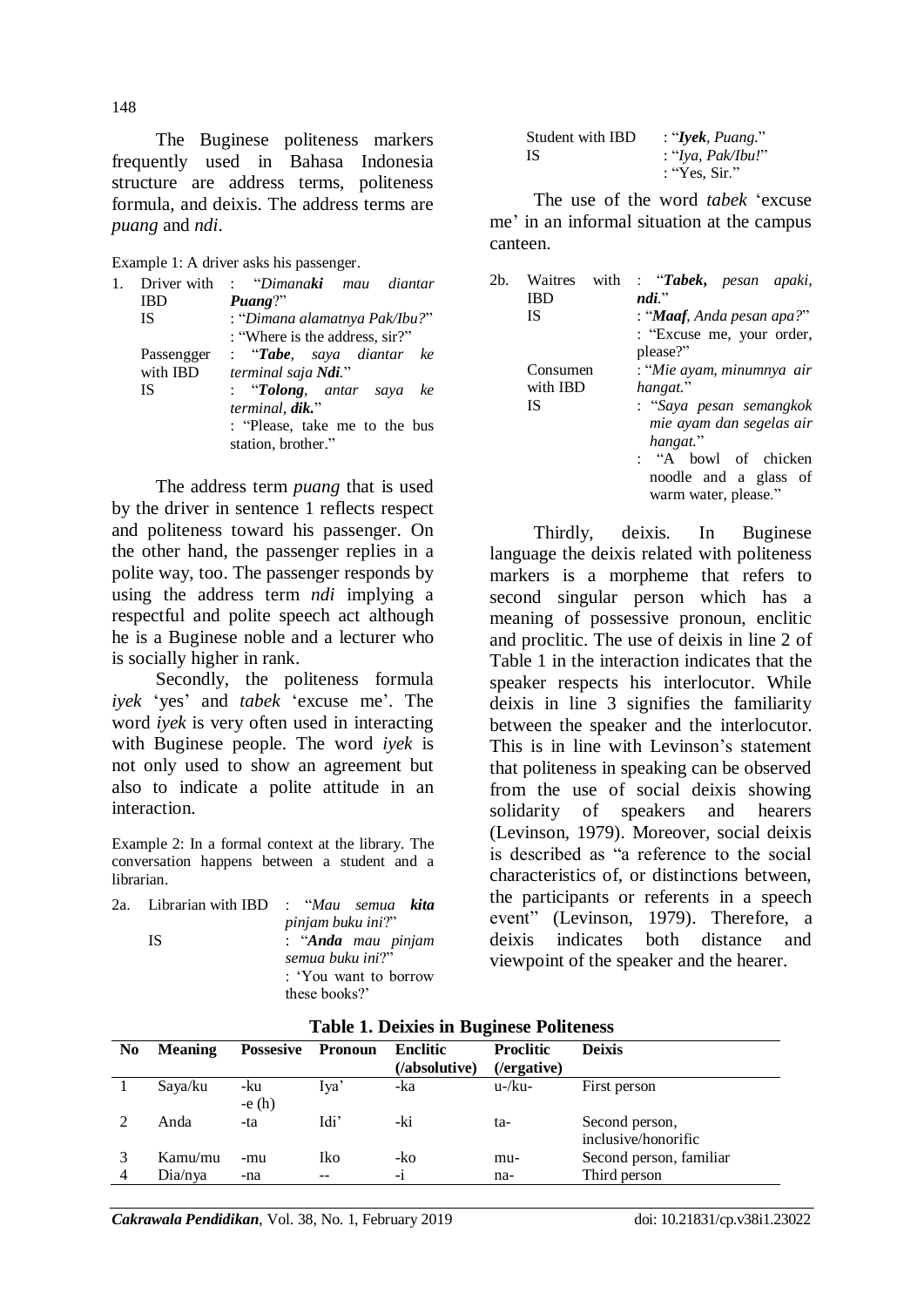Example 3: The deixis in line 2 above is used in an informal context in the waiting room of a post office. A young man has a conversation with another young man sitting next to him.

| 3a. | $\mathsf{A}$<br>Man<br>with IBD | : "Mauki kirim surat kemana?"                                                                                                       |
|-----|---------------------------------|-------------------------------------------------------------------------------------------------------------------------------------|
|     | IS                              | : "Anda mau mengirim surat ke<br>mana?"<br>: "To whom is your letter<br>sent?"                                                      |
|     | Man<br>B.<br>with IBD           | : "Kepada adikku, di Jakarta."                                                                                                      |
|     | <b>IS</b>                       | : "Saya mau mengirimnya<br>kepada adik<br>saya<br>di<br>$Jakarta.$ "<br>: "I am sending it to my brother<br>in Jakarta."            |
|     | Man<br>B.<br>with IBD           | : "Idi', mauki kirim apa?"                                                                                                          |
|     | <b>IS</b>                       | : " <b>Anda</b> sendiri akan mengirim<br>$apa?$ "<br>: "What about you? What are<br>you sending?"                                   |
|     | Man<br>with IBD                 | A : "Mauka kirim paket untuk<br>kakakku di Semarang."<br>: "I am sending this package to<br>older brother<br>in<br>my<br>Semarang." |

3b. Context: In the classroom, between a Manado and Buginese. A Manado is looking for his pen.

| Manado with   | : "Ini <b>Kita</b> pe polpen?"     |
|---------------|------------------------------------|
| IMD           |                                    |
| <b>IS</b>     | : "Ini polpen <b>milik saya</b> ?" |
|               | : "Apakah ini polpen saya          |
|               | : "Is this my pen?"                |
| Buginese with | : "Bukan, ini <b>Kita'</b> punya   |
|               | polpen."                           |
| <b>IS</b>     | : "Bukan, ini polpen milik         |
|               | $and a$ .                          |
|               | : "No, this is your pen."          |

The Manado began to get angry, because he thought the Buginese recognized his pen as his own.

| Manado<br>with | : "Heh! Ini bukan ngana pe       |
|----------------|----------------------------------|
| IMD            | polpen, ini <b>Kita</b> punya."  |
| <b>IS</b>      | : "Heh!, Ini bukan polpen        |
|                | milik Anda, ini milik saya."     |
|                | : "Hah!, This is not your pen,   |
|                | this is mine."                   |
| Buginese with  | : "Iya, itu <b>kita'</b> punya." |
| IRD            |                                  |
| <b>IS</b>      | : "Iya, itu milik saya."         |

In fact, the Buginese says that the pen is not his, but belongs to the Manado. The problem is the use of the word *kita* which belongs to different types of words and meanings. *Kita* as a second person in Buginese politeness marker, means "you or yours." This is in contrary with the Manado. In North Sulawesi the word *kita* is used as a first person pronoun singular, meaning 'I or mine' and it is not a politeness marker. The meanings are very different. Therefore, the foreign learners should understand this well because this can arise a misunderstanding and, even, conflict between a speaker and his interlocutor as illustrated in the example above.

Example 4: The use of deixis in line 3 above happens in an informal context between two students who have been friends since high school in the parking lot

|    | $\cdots$ will position $\blacksquare$           |                                                                                         |
|----|-------------------------------------------------|-----------------------------------------------------------------------------------------|
| 4. | Student<br>$\blacksquare$<br>with<br><b>IBD</b> | : "Hey, mauko pulang ke<br>asrama?"                                                     |
|    | <b>IS</b>                                       | : "Hey, <b>Kamu</b> mau pulang ke<br>asrama?"<br>: "Are you going to the<br>dormitory?" |
|    | Student<br>with IBD                             | 2 : "Iyyo, mauka". "Iko?"                                                               |
|    | IS                                              | : "Iya, Saya mau pulang".<br>"Kamu?"<br>: "Yes, I am. You?"                             |
|    | Student<br>with IBD                             | 1 : "Mauka ke kantor pos."                                                              |
|    | IS                                              | : "Saya mau pergi ke kantor<br>pos."<br>: "I will go to the post office."               |
|    |                                                 |                                                                                         |

The politeness meaning in the sentences above can be explained as follows. The deixis *idi* "you" in example 3a and *iko* "you" in example 4 are the second forms of personal pronouns that show respect and politeness. *Idi* is usually used for asking questions or asking for confirmation to newly aquainted people and older or respected people. While *iko* is usually used for people of the same age, people who are familiar, younger people and commoners. The expressions of –*ki* and *-ko* "you" are used to greet the second person functioning as enclitic. The word *-*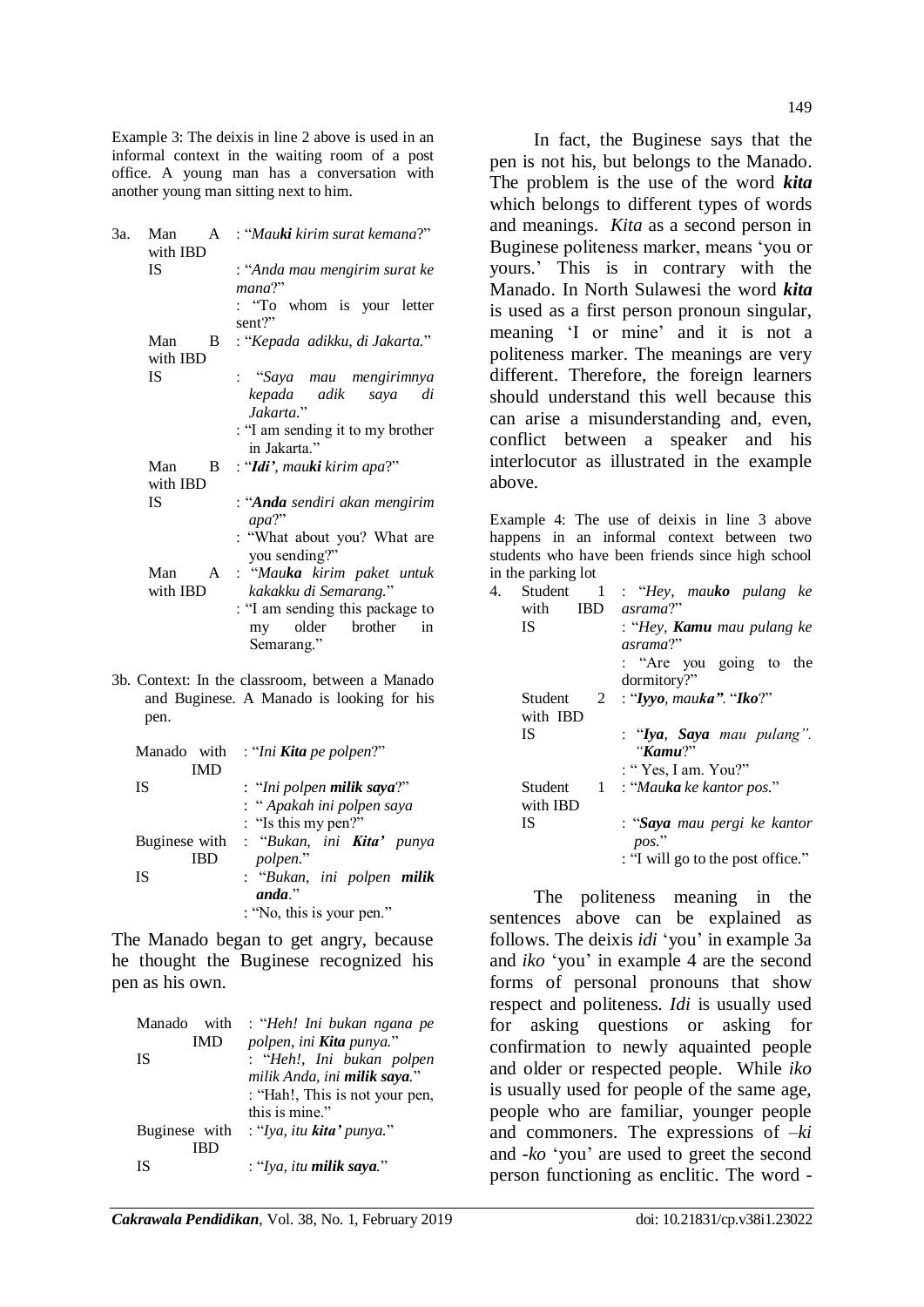*ki* is usually used for older people or newly acquainted people and those with higher social status, while the word *-ko* is used in the same way as *iko*. The forms of *-ki* and  *ko* are inclusive, meaning that those personal pronouns refer to the speaker and the listener or interlocutor. This second personal pronoun is used in imperative sentences which state commands or invitations as well as interrogative sentences.

The use of deixis in line 2 including the address terms *puang* and *ndi* and the formula *iyek* and *tabek* in vernacular people"s interactions in South Sulawesi is a form of simultaneous implementations of the strategies *sipakatau* "mutual humanizing', *sipakaraja* 'mutual respect' dan *sipakalebbi* "mutual glorification". Meanwhile, the use of deixis in line 3 and the formula *iyyo* is a form of implementation of the strategy *sipakatau* 'mutual humanizing' by considering the who, when, where and topics to be discussed as a guide in choosing certain Buginese politeness markers.

The description above shows that the noticing stage provides a good environment for foreign learners to understand Buginese politeness markers used in Bahasa Indonesia. Therefore, as it stated by Aylward this phase stimulates the learner to rediscover existing knowledge and skills as well as opening doors into new discoveries (Aylward, 2012). Noticing phase provides adequate, appropriate and relevant learning materials to the learners for their own knowledgeschemata in preparation for using Bahasa Indonesia in real interactions and conducting comparisons with their native languages.

## **Comparing Phase**

Comparing, the second phase in ILPL model is writing activity in Bahasa Indonesia among the foreign learners. At this stage, the foreign learners write similarities and differences in politeness

identified from the video, audio and/or text with those in their native languages. This process motivates the foreign learners to use all their potential knowledge, insights and skills to communicate in Indonesian written texts. In line with Liddicoat's opinion, the comparing process is multilayered, which requires space not only to compare the background of foreign learner culture with that of the target language but also between the knowledge of the target language they have acquired and the new cultural knowledge they obtained during the noticing phase (Liddicoat, 2011).

In a global context, comparing activities provide opportunities for the foreign learners to learn Bahasa Indonesia as well as their own language. Discussions about the similarities and differences in the peculiarities of the spoken language will enhance the understanding and mastery of the target language, Bahasa Indonesia. This is due to the process of learning Bahasa Indonesia by using their language knowledge as a comparison. This is supported by the opinion of Kohonen (Liddicoat, 2011) that comparison of similarities and differences provide a resource for reflection and reflection as a classroom process is a core element of developing interculturally.

## **Reflection Phase**

Reflection, the third phase requires the foreign learners not only to present their conclusions or opinions about the materials being studied but more importantly to show their personal attitudes based on their experience. In line with this John Dewey stated cited in Pacheco that to reflect is to look back over what has been done so as to extract the net meanings, which are the capital stock for intelligent dealing with further experiences. It is the heart of intellectual organization and of the disciplined mind (Pacheco, 2011).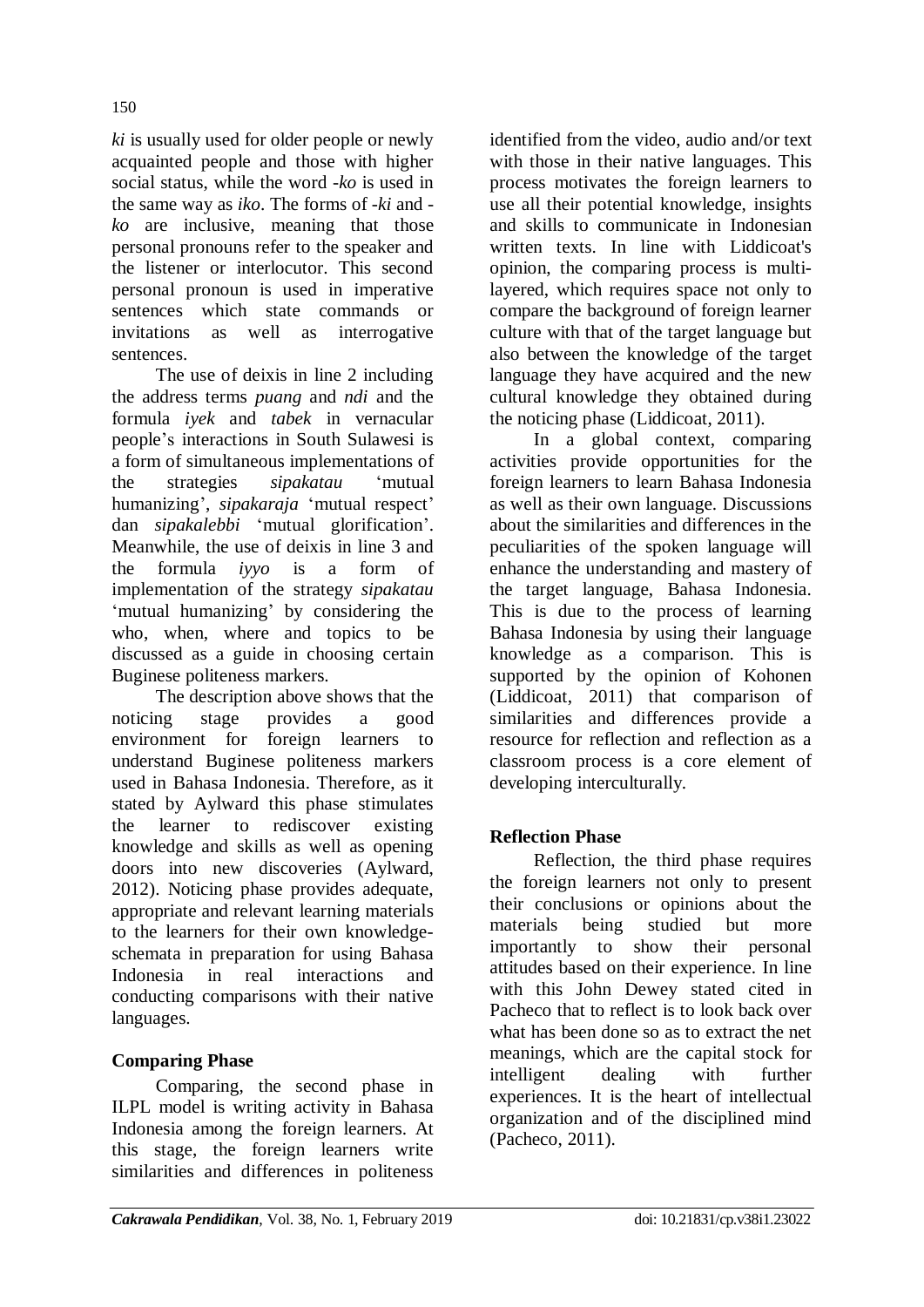The personal attitudes of the foreign students is presented in the class, then their classmates respond. Discussions that occur can train the foreign learners to use Bahasa Indonesia and develop their own cultural sensitivity as well. In the end, through this reflection phase, the foreign learners will improve their Bahasa Indonesia competence and simultaneously develop the awareness of the diversity in marking local politeness that exists in social interactions. Liddicoat called this phase as reflecting on what one"s experience of linguistic and cultural diversity for oneself, how he reacts, thinks, and feels about diversity, and will find ways of engaging constructively with the diversity (Liddicoat, 2011). Thus, after completing this third stage, the foreign students acquire both Indonesian linguistic competence and its accompanying elements of politeness markers. Moreover, the foreign students develop a personal attitude and awareness towards the three Buginese politeness strategies (*sipakatau*, *sipakaraja*, and *sipakalebbi*) which are the basis of Indonesian society, especially the people of South Sulawesi in their daily interactions.

## **Interacting Phase**

In this phase the foreign learners are asked to interact directly with the community. The location can be in the market, campus canteen, campus library, campus environment, post office, and so on. They will practice the materials of local politeness markers that they have learned before. The practices carried out in real interactions will increase the opportunities of the foreign learners practicing Bahasa Indonesia. This activity will improve their Bahasa Indonesia competence specifically their fluency and mastery of local politeness markers from different locations. It is assumed that the foreign students will not meet any problem about the local politeness markers in Bahasa Indonesia used by the community

because they have learned such markers in the previous three phases.

The marking of local language politeness as part of local culture was not specifically taught. The linguistic politeness markers such as greeting words, honorifics, decisive particles, hedges and so on are very important because they will be encountered by foreign students in social interaction when they speak to Indonesian people, for example (a) *mau pergi ke mana?, nggak mampir dulu* "Where are you going? Don't stop by first?" (Asmara, 2015); (b) *Maaf, barangkali bisa bapelan sadiki leh*. *Tabek leh*, "Excuse me, could you be more slowly. please?" (Saddhono & Fatma, 2010); (c) *Kapan-ki datang*? "When did you come?"; (d) *Kita mau ke mana*? "Where are you going?

The statement in sentence (a) above is often heard in Javanese society as Indonesian Javanese dialect (IJD) especially in non-formal situations but is not acceptable in formal situations. The sentence shows the hospitality towards the interlocutor. On the other hand, for foreign speakers this is deemed impolite because the matter in question is considered a private matter (Andayani, 2016). This cultural difference, especially in daily conversations, is one of the problems faced by foreign speakers (Bagus et al., 2017).

Furthermore, sentence (b) displays two markers of politeness which are a combination of Indonesian Manado dialect (IMD) and Indonesian Buginese dialect (IBD). Those particles namely *leh* after the word *sadiki* from the Manado language and the word *tabek* as a honor in the Buginese language. Furthermore (c and d) are Bahasa Indonesia in Buginese dialect.  *ki* "you-HON" and word *kita* **'you-Incl'**  usually used by Buginese speakers in greeting people who have just arrived or been met. This is applied to both Indonesians and foreigners. This is the way the Buginese show their politeness toward their interlocutors. This kind of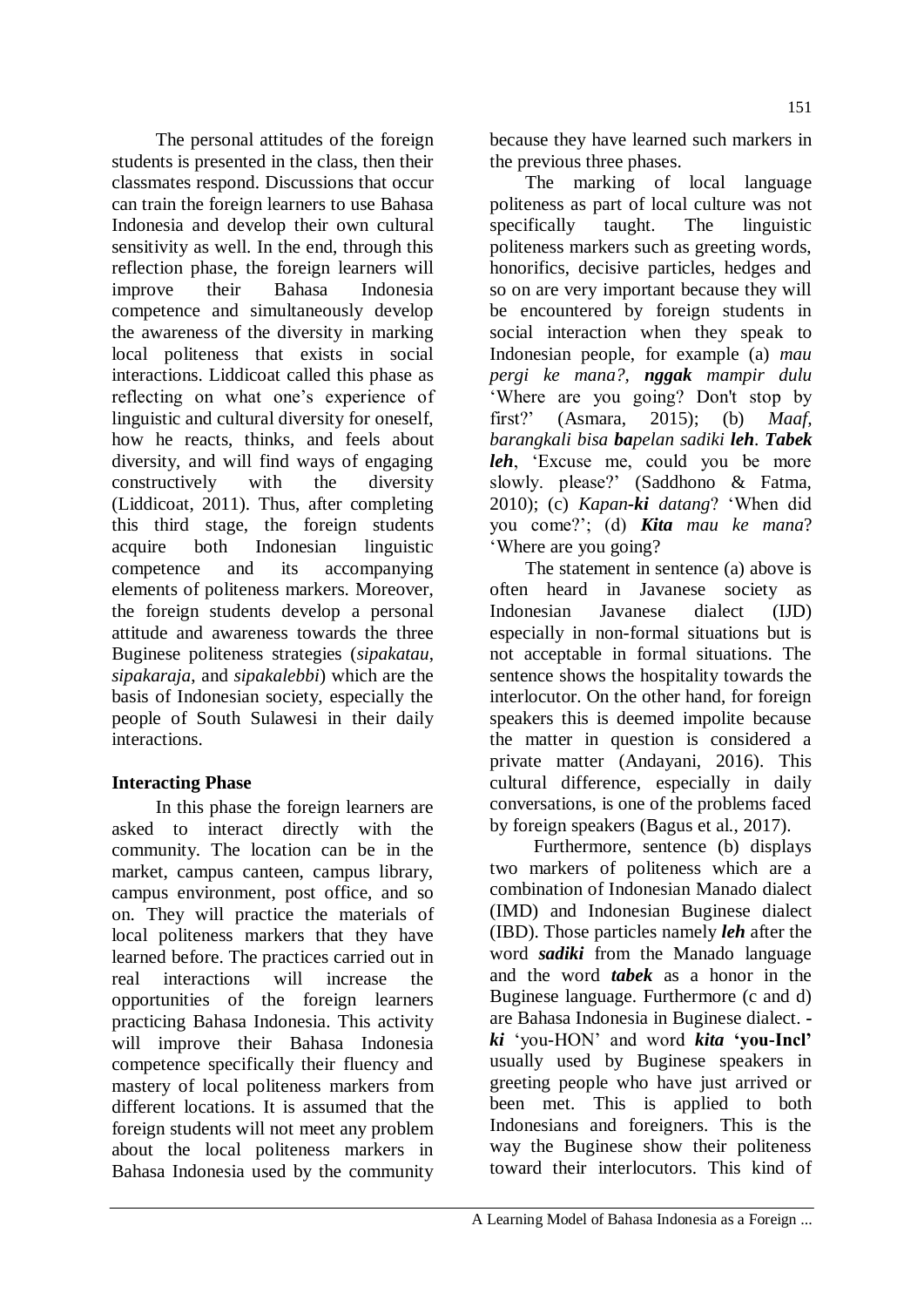152

language phenomenon will be encountered by foreign students in their interactions with Indonesian society. Politeness markers are very important to be considered because they are used in speaking to avoid possible conflicts. Brown and Levinson argue that every speech has the potential to cause conflict (Brown & Levinson, 1987). Therefore, politeness in speaking is a manifestation of speech strategy so the speaker's meaning can be conveyed without threatening face (of the speaker or the hearer). It is also a realization of communication strategy (Mills, 2003).

The interactions provide three learning aspects simultaneously for the foreign learners namely speakers, interlocutor and context. Fortunately, context is very influential to the mastery of communicative competence among the foreign speakers. As described in the background, different contexts will require different communication skills, especially in terms of local politeness markers choices. How can the word *kita* give a different meaning just because it is pronounced in a different context (as illustrated in case of Manado and Buginese people in the noticing phase). Therefore, an observation record sheet is provided with several items to be filled. There is a column for the location, time, topic of discussion, gender, age, occupation, identified local manners, length of time of speaking. All these pieces of information function as a reference for the foreign students in compiling the Buginese politeness strategy categories used by local speakers and interlocutors.

In the context of language learning, an interaction is an important technique to improve language competence. Mackey stated that the more you interact the more successful your second language development is (Lobatón, 2011). Therefore, the interaction phase in the ILPL model is very suitable to facilitate the opportunity for the foreign learners to use Bahasa Indonesia in direct interactions with local community members. Through such regular direct interactions with those people, the communicative competence of the foreign speakers develops.

This ILPL model was based on the results of the foreign speakers' need analysis of the Bahasa Indonesia and the synthesis of the theory of intercultural learning, Buginese politeness strategies and relevant researches. This model involved four phases. Supported by several foreign language learning theories, the four phases of the ILPL model can maximally elaborate the linguistic potentials of the foreign learners about the materials of marking local politeness. However, the model was not used yet at the other region because this research was limited time. Therefore, further researches can use the model through a quasiexperimental research and the like.

# **CONCLUSION**

Intercultural Local Politeness Learning Model (ILPLM) is a Bahasa Indonesia learning model for foreign learners consisting of two important parts, namely the phase to activate the students and the materials of local politeness markers. The phase consisted of noticing, comparing, reflecting, and interacting which stimulated the foreign learners to be active in the materials exploration process. In the learning material section, the local politeness markers in the three Buginese politeness strategies were discussed then compared to those in their native languages. Based on these activities in the two parts, the ILPL model was believed to improve the Bahasa Indonesia communicative competence among the foreign learners and develop an awareness and understanding of the importance of known local politeness markers because they could facilitate communications and avoid misunderstandings while interacting.

Therefore, the ILPL model is recommended for use in Bahasa Indonesia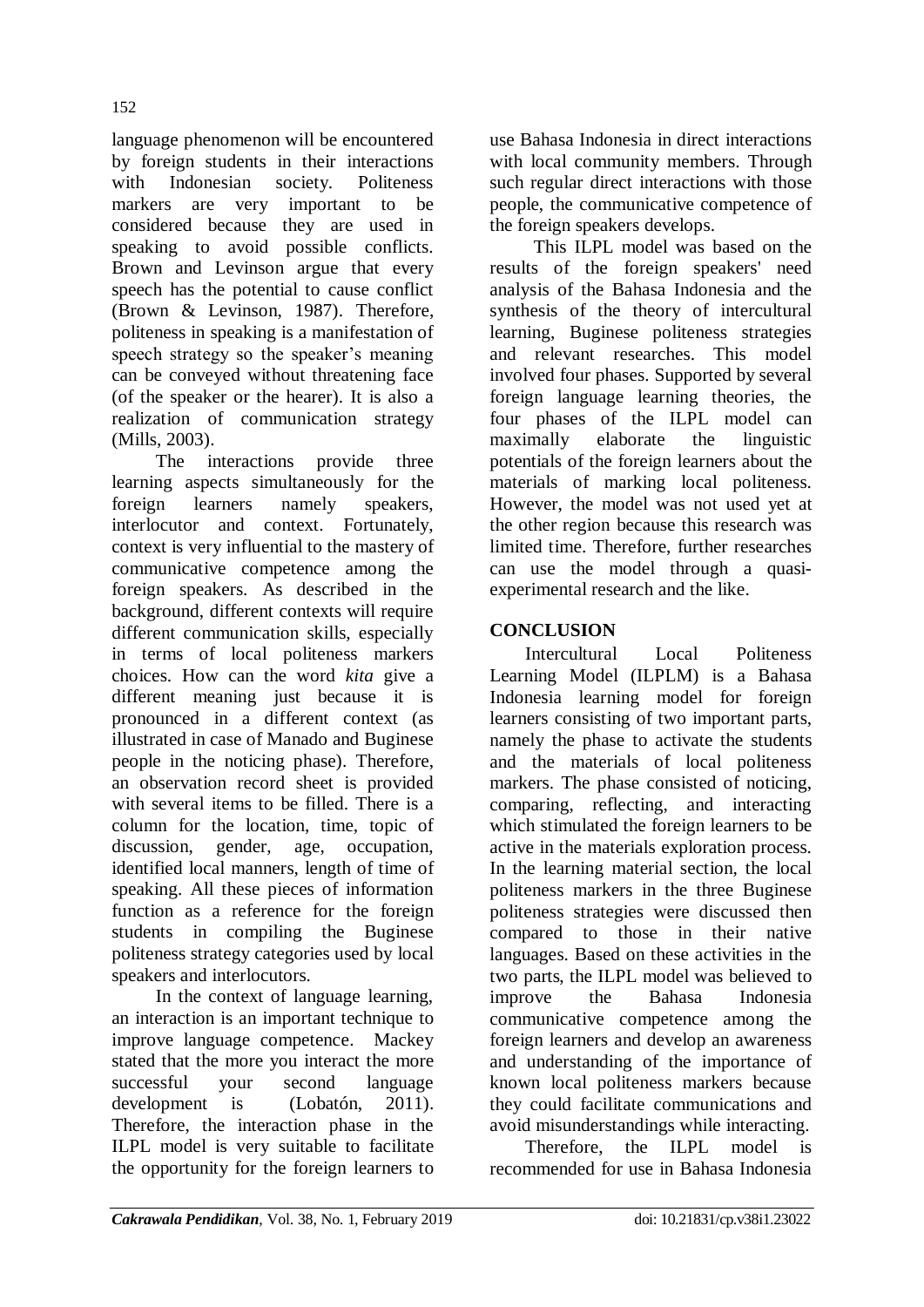teaching programs for foreign speakers. Through this implementation, the effectiveness grade of the model in improving the communicative competence of Bahasa Indonesia among the foreign learners could be assessed.

### **ACKNOWLEDGEMENTS**

We would like to express our deepest thanks to the committee of the LATU International Conference 2018, Thammasat University Thailand, rector of Hasanuddin University, and rector of State Islamic Institute Sultan Amai Gorontalo who gave us the opportunity and funded us to present this article.

#### **REFERENCES**

- Andayani. (2016). Improving the language skills and local cultural understanding with integrative learning in Teaching Indonesian to Speakers of Other Languages (TISOL). *International Journal of Language and Linguistics*, *3*(2), 44–53.
- Asmara, R. (2015). Basa-basi dalam percakapan kolokial Berbahasa Jawa sebagai penanda karakter santun berbahasa. *Jurnal Transformatika*, *11*(2), 80–95. doi: [10.31002/transformatika.v11i2.2](http://dx.doi.org/10.31002/transformatika.v11i2.215) [15.](http://dx.doi.org/10.31002/transformatika.v11i2.215)
- Aylward, R. (2012). The three phases of learning. *IPEDR*, *47*(7), 32–36. doi: 10.7763/IPEDR.
- Bagus, I., Mantra, N., Ayu, I., Sri, M., & Author, C. (2017). Developing learning methods of Indonesian as a foreign language. *International Journal of Social Sciences and Humanities*, *1*(2), 51–57. doi: 10.21744/ijssh.v1i2.41.
- Brown, P. & Levinson, S. C. (1987). *Politeness: Some universals in language usage*. Cambridge:

Cambridge University Press.

- Brown, H. D. (2007). *Teaching by principles an interactive approach to language pedagogy*. New York, NY: Longman.
- Dokhi, M., Siagian, T. H., Sukim, Wulansari, I. Y., Hadi, D. W., & Sambodo, N. (2016). *Analisis kearifan lokal ditinjau dari keragaman budaya*. Jakarta: PDSPK Kemendikbud RI.
- Felemban, F. H. (2012). Building up learners' communicative competence: The politeness principle. *Procedia - Social and Behavioral Sciences*, *46*(1894), 70–76. doi: 10.1016/j.sbspro.2012.05.070.
- Ghufron, A., Budiningsih, C. A., & Hidayati. (2017). Pengembangan pembelajaran berbasis nilai-nilai budaya Yogyakarta di sekolah dasar. *Cakrawala Pendidikan*, *36*(2), 309– 319. doi: 10.21831/cp.v36i2.12449.
- Gusnawaty, G., Yastiana, Y., & Yassi, A. H. (2017). Ideational meaning of butonese foklore: A systemic functional linguistics study. *Rupkatha Journal on Interdisciplinary Studies in Humanities*, *IX*(1), 327–338. doi: 10.21659/rupkatha.v9n1.33.
- Hobjilă, A. (2012). Positive politeness and negative politeness in didactic communication–landmarks in teaching methodology. *Procedia - Social and Behavioral Sciences*, *63*, 213–222. doi: 10.1016/j.sbspro.2012.10.032.
- Karim, S. A. (2015). Developing an indonesian textbook for non-native learners of indonesian at elementary. *Indonesian Journal of English Language Teaching*, *10*(2), 52–68.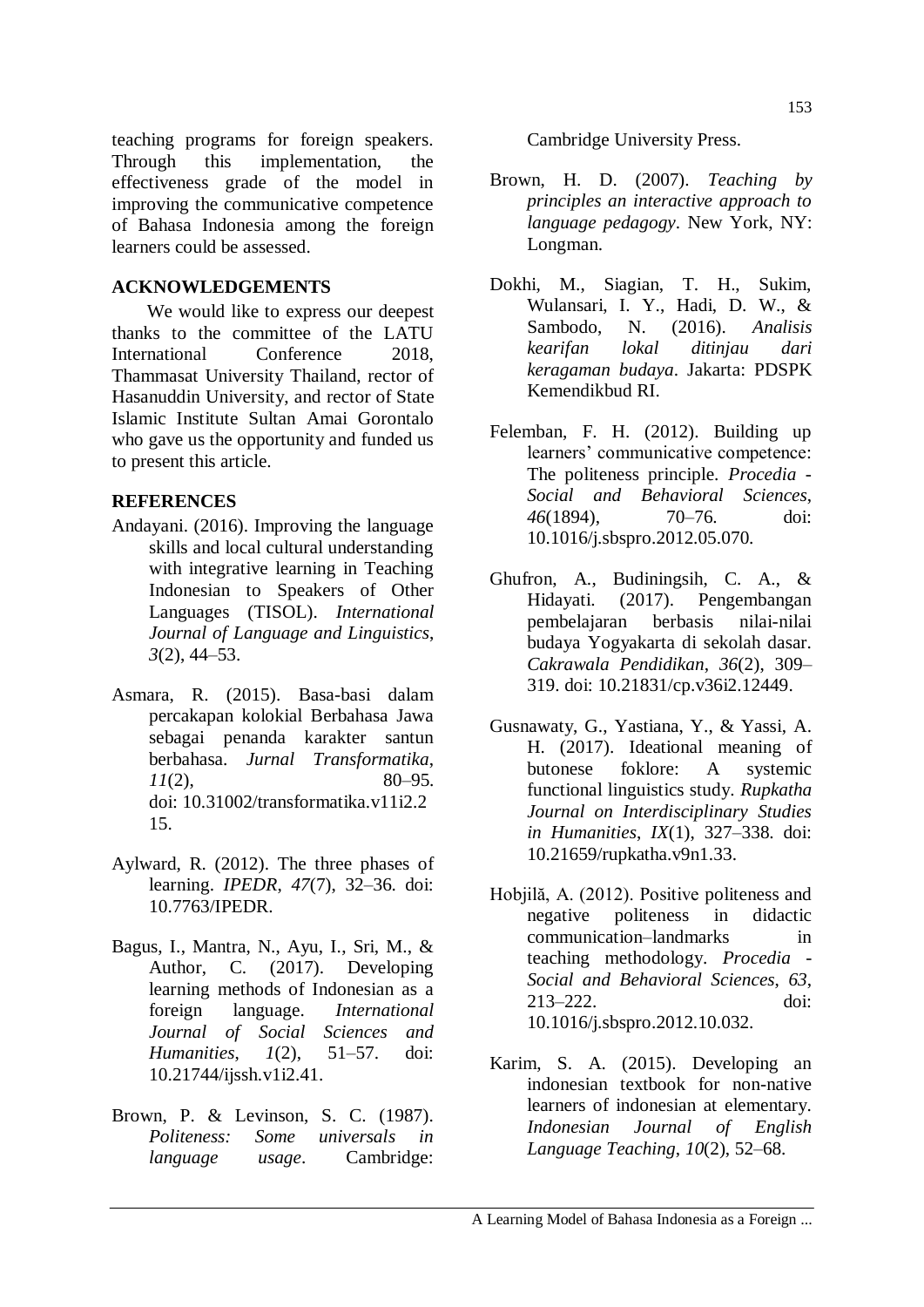- Kramsch, C. (2006). From communicative competence to symbolic competence. *The Modern Language Journal*, *90*(2), 249–252. doi: [10.1111/j.1540-](http://dx.doi.org/10.1111/j.1540-4781.2006.00395_3.x) [4781.2006.00395\\_3.x.](http://dx.doi.org/10.1111/j.1540-4781.2006.00395_3.x)
- Kusmiatun, A. (2016). Topik pilihan mahasiswa Tiongkok dalam pembelajaran BIPA program transfer kredit di UNY. *Litera*, *15*(1), 138– 146. doi: 10.21831/ltr.v15i1.9773.
- Levinson, S. C. (1979). Pragmatics and social deixis: Reclaiming the notion of conventional implicature. *Proceedings of the Fifth Annual Meeting of the Berkeley Linguistics Society,* 206-223. doi: [10.3765/bls.v5i0.2162.](http://dx.doi.org/10.3765/bls.v5i0.2162)
- Liddicoat, A. J. (2011). Language teaching and learning from an intercultural perspective. In E. Hinkel (Ed.), *Handbook of research in second language teaching and learning* (Second). New York, NY: Routledge.
- Liddicoat, A. J., & Kohler, M. (2012). Teaching Asian languages from an intercultural perspective: Building bdigdes for wth students of Indonesia. In X. Song & K. Cadman (Eds.), *Bdidgung Transcultural Divides*. New Wales: University of Adelaide Press.
- Lobatón, J. C. G. (2011). Peer interaction: A social perspective towards the development of foreign language learning. *Profile*, *13*(1), 189–203. Retrieved from https://revistas.unal.edu.co/.
- Megawati, C. (2014). Pengembangan media pembelajaran BIPA tingkat menengah melalui e-book interaktif di program incountry Universitas Negeri Malang Tahun 2014. *Jurnal Nosi*, *2*(1), 62–70.
- Miles, M. B., Huberman, A. M., &

Saldana, J. (2014). *Qualitative data analysis a methods sourcebook* (3rd ed.). Los Angales: Sage.

- Mills, S. (2003). *Gender and politeness*. Cambridge: Cambridge Umniversity.
- Nurgiyantoro, B. (2010). Sastra anak dan pembentukan karakter. *Cakrawala Pendidikan*, *1*(3), 25–40. doi: 10.21831/cp.v1i3.232.
- Nurhuda, T. A., Waluyo, H. J., & Suyitno. (2017). Pemanfaatan sastra sebagai bahasa ajar pengajaran BIPA. *Proceedings Education and Language International Conference*, 864–869. Unissula.
- Pelras, C. (2006). *Manusia Bugis* (A. R. Abu, Hasriadi, dan N. Sirimorok Trans.). Jakarta: Nalar.
- Pacheco, A. Q. (2011). Reflective teaching and its impact on foreign language teaching. *Actualidades Investigativas En Educación*, *5*(3), 1-19. doi: 10.15517/aie.v5i3.9166.
- Richards, J. C. (2006). *Communicative language teaching today*: *Language teaching* (Vol. 25). Cambridge: Cambridge University Press. doi: 10.2307/3587463.
- RoI, Law 2009 No. 24, Bendera, Bahasa, dan Lambang Negara, serta Lagu Kebangsaan Flags, Languages, and National Symbols, with the National Anthem.
- Saddhono, K. (2017). Manajemen kelas multikultural dalam pembelajaran Bahasa Indonresia bagi Penutur Asing (BIPA) di Indonesia. *Conference on Language and Language Teaching*, 561–567.
- Saddhono, K., & Fatma. (2010). Bentuk dan fungsi bahasa lokal dalam tindak